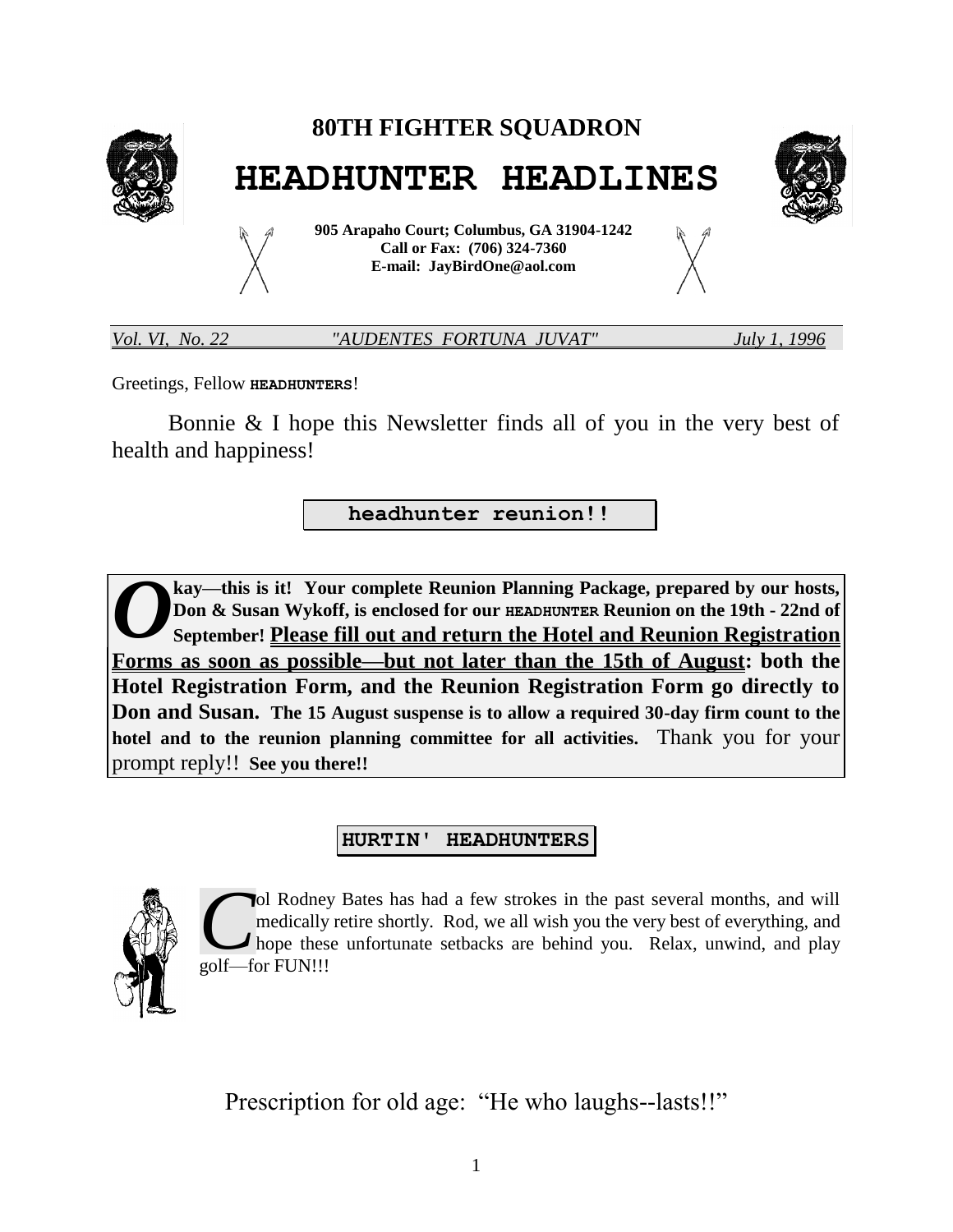#### **BLAZER EMBLEM BEING PRODUCED!**

ere is the design for the new heraldic blazer patch/emblem for our Squadron! It is the result of inputs from over 80 of our Members. This is just a black & white line drawing, I but the actual emblem will be in color. As you can see, the badge ties all of our Squad-**Figure 19** and the design for the new heraldic blazer patch/emblem for our Squadron! It is the result of inputs from over 80 of our Members. This is just a black & white line drawing, but the actual emblem will be in colo Tailed P-38 Lightning" which played such an important part in our distinguished history. The six bi-colored points around our unique headhunter logo, which is in full color on a yellow background, represent our six Presidential Unit Citations—three from WWII (in WWII colors of Green and white) and three from the Korean War (in Black and yellow—Squadron colors from then to the present). The blue ring encircling the logo symbolizes the current Air Force—tying all the eras together to the present day. Today's active duty "Juvats" are represented by the motto the Squadron adopted in 1970; *"Audentes Fortuna Juvat"*—Fortune Favors the Bold—in black on a yellow banner. An additional symbol of the unity of the Squadron from its WWII beginning to the present is symbolized by the current motto banner looped over the two lightning bolts, thus encircling the entire badge.

We're confident these beautiful emblems, hand crafted in gold and silver wire by the Ben Silver corporation in Charleston, SC, and incorporating clasps on the back to allow easy removal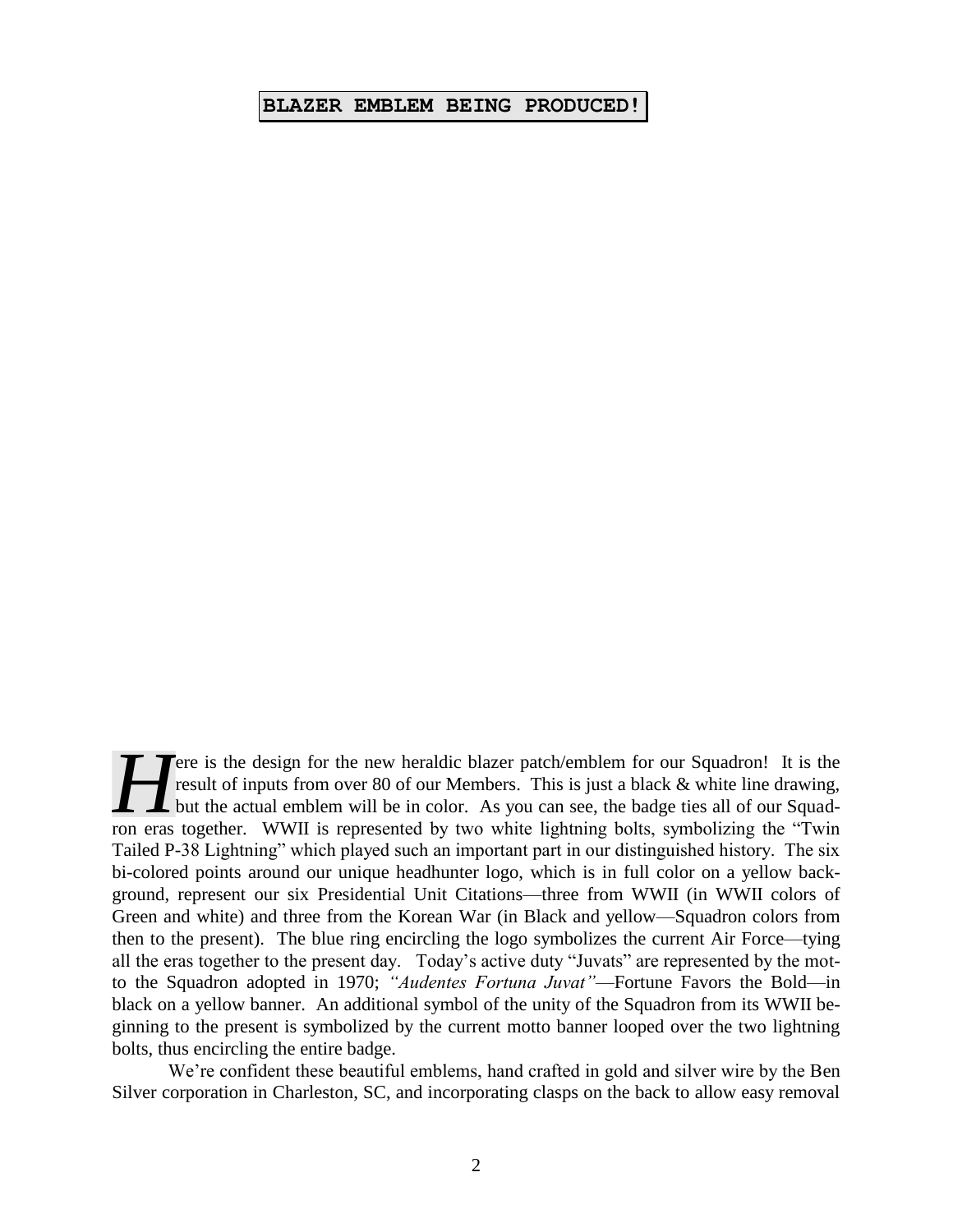to another coat, will be available prior to the reunion. Squadron-unique stripped neckties along with same-design floppy bows for the ladies are also being produced. These have narrow (1/8") and wide (3/4") green stripes separated by a narrow white stripe, a narrow blue stripe, then a matching wide yellow stripe and narrow black stripe. The stripe design is repeated over and over at a 45-degree angle, again symbolizing WWII colors and later colors of black and yellow, joined with the present day Air Force blue—very nice! The lady's "floppy bow" is similar to an oversize men's bow tie—both the ends and the two loops hang down, or "flop". They are very popular and can be worn with a blouse and suit, blouse and blazer, or just a blouse and skirt—or any other way the ladies want!!!

The price of the blazer emblem is \$35. Neckties and floppy bows are \$30. Orders are now being accepted for these three Squadron items. We had to pre-purchase these from the manufacturer; therefore a limited number of each item is available. If we need more, we'll send in an additional order, but those may not be available in time for the September reunion.

An order form is enclosed for your convenience. Contrary to what was said in the past newsletters about ordering direct from the manufacturer, **orders should be sent directly to: The Headhunters; 905 Arapaho Ct; Columbus, GA 31904-1242. Please make your check payable to "The Headhunters"**. Also, please add \$3 to help defray postage—I'll take care of the handling!! Bonnie & I ordered the first set—who's getting the second?! Don't miss out!!

#### **HEADHUNTERS GETTIN' HITCHED!**



-mail from one of our newest members states: "Capt E.T. 'Gotno' Moore, Juvat Viper Maintainer in 1994-1995, and Figure 1. The Capt E.T.<br> **EXECUTE:** Gotno' Moore, Juvat Viper Maintainer in 1994-1995, and<br>
Capt Michelle 'Muffy' Rohrbaugh, 'Juvat Chick', proved they had more than just a 'Kunsan Thine' this next Ostaben and were more had more than just a 'Kunsan Thing' this past October and were married the 21st of that month in Muffy's home church in York, PA. Col Jeff 'Tonga' Remington, Juvat Commander in 1995, was Gotno's best man, and Maj Steve 'Dunn' Kirk was also in the wedding party.

But **(Check 6)**<sup>'</sup> wait, there's more--we just found out that there is a new Juvat on the way—Michelle is pregnant and expecting in December. We both look forward to seeing you all at the reunion in Cincinnati. WHAT IS GOOD?" Congratulations to you both on your wedding and pending new baby—from all of us!! See you at the reunion!!

apt Caryn L. "Wheels" Murphy, another **Headhunter** , is joining up with Marcus Terry shortly. They will be married 29 August—in the Cayman Islands!! Caryn is stationed at  $\blacktriangleright$  HQ 13<sup>th</sup> AF in Guam. Although she'll officially be Caryn Terry after August 29<sup>th</sup>, she apt Caryn L. "Wheels" Murphy, another **Headhunter**, is joining up with Marcus Terry shortly. They will be married 29 August—in the Cayman Islands!! Caryn is stationed at HQ 13<sup>th</sup> AF in Guam. Although she'll officially be the best, Caryn & Marcus, for a long and close formation flight together!

> One good thing you can give and still keep is your word.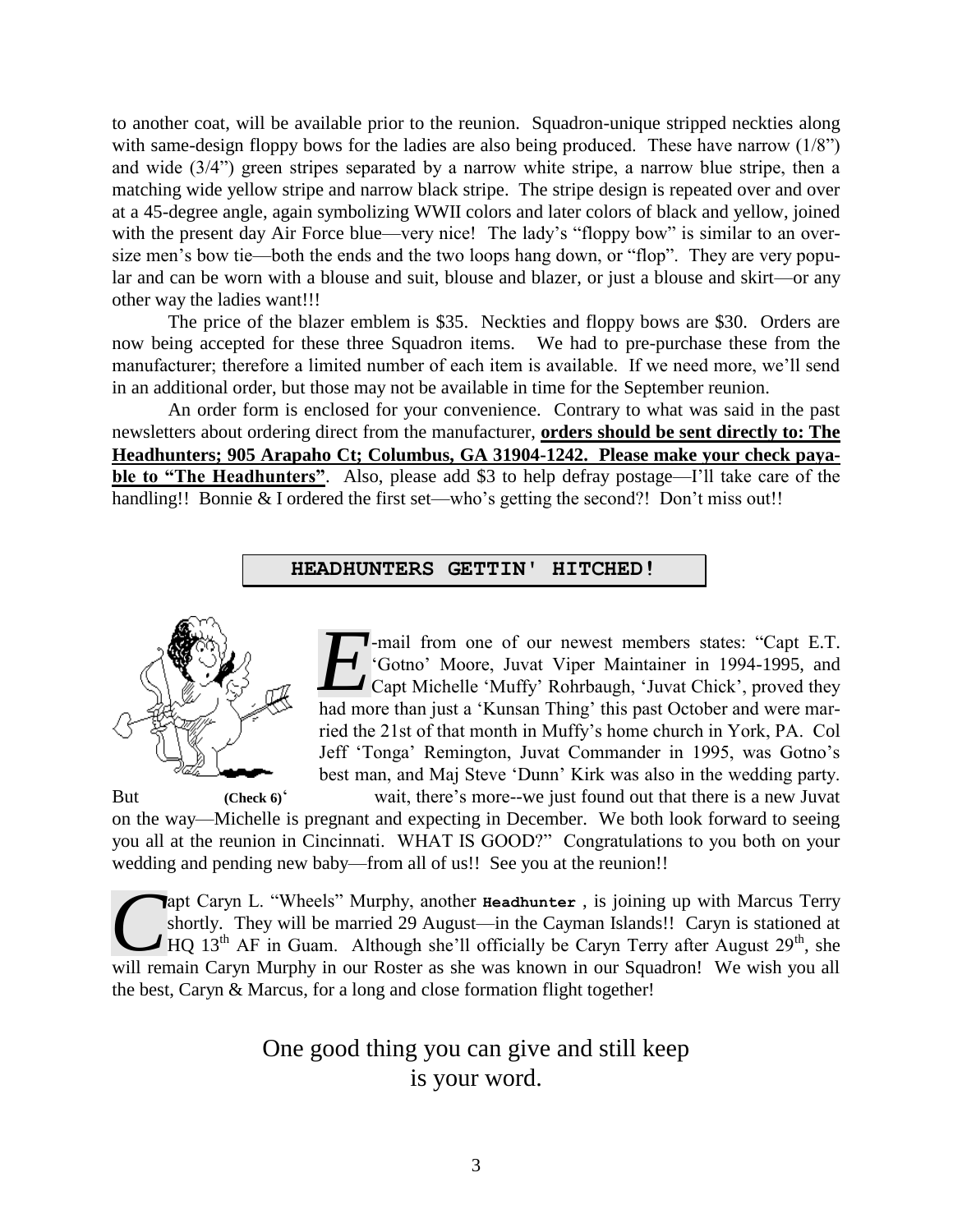#### **SQUADRON CHANGE OF COMMAND!**

ur Squadron will change commanders in a few days! Lt Col Jerry T. Slaughter, the current commander, will pass the reins of the Squadron to Lt Col David J. Scott at 1700 hours on 9 July in Hanger 3 at Kunsan AB. Col "Butch" Byrd, the Operations Group Commander, will change commanders in a few days! Lt Col Jerry T. Slaughter of perfection and another of our Headhunter members, will be the officiating officer.

He was born 4 Jan 1956 at George AFB, CA, and he graduated from the Air Force Academy in 1978. He received his Masters Degree from Valdosta State in 1988. Prior assignments include Osan AB, Korea in the 36 TFS flying the F-4; Aggressor training at Nellis; flying F-5's with the  $65<sup>th</sup>$  Aggressor Squadron (AS) at Nellis and the  $26<sup>th</sup>$  AS at Clark AB, Philippines; F-16 transition at MacDill AFB, FL; a tour at the Academy as Air Officer Commanding from Jul 1990 to July 1992; Air Command and Staff College Aug 1992 to Jun 1993; the  $526<sup>th</sup>$  Fighter Squadron at Ramstein from Aug 1993 to Apr 1994; Operations Officer in the 555<sup>th</sup> "Triple Nickel" FS from Apr 1994 to Jun 1995; and the Eglin assignment from Jun 1995 to June of this year.

Lt Col Scott comes to us from the  $85<sup>th</sup>$  Test and Evaluation Squadron at Eglin AFB where he was the Operations Officer. He is a Command Pilot with 60 combat missions and 2,500 total flying hours—1,300 in the Viper. His wife is the former Lisa B. Krantzberg of Tampa, FL. They have four children; Jonathan, Michael, Stephen, and Megan.

Welcome to the **Headhunters,** Col & Mrs. Scott! We all wish you a very happy and rewarding tour!

#### **WELCOME TO OUR NEW MEMBERS!**

t gives us great pleasure to welcome these **3 new members** to our organization for the **first time** (in the order of "signing up" since 1 June). **Equally rewarding** are the many members who have **renewed** after 1, 2, 3, or even 4 years absence! **Welcome back!** *I*

Here is the roll call of our **new** members:

Capt Edward T. "Gotno" Moore John E. Wilson Capt M. Shane "Spam" Riza

*F* riends of yours? You bet!! Look 'em up in your new Master Roster Change #4 (enclosed) and give 'em a call, or write 'em a letter. Or better Change #4 (enclosed) and give 'em a call, or write 'em a letter. Or better yet, tell them you'll meet them at the reunion in Cincinnati! Great to have you all back in formation--and what a great one it is!! **Welcome!** P.S.--As of this date, we have **410 Yearly + 286 LifeTime Members (LTMs) =** 



**696 total Members!!** Do you have **Headhunter** friends that aren't members? If so, please let me know their addresses, and I'll send them a "Please Join Us" letter. Thank you!

You don't get much done by starting tomorrow.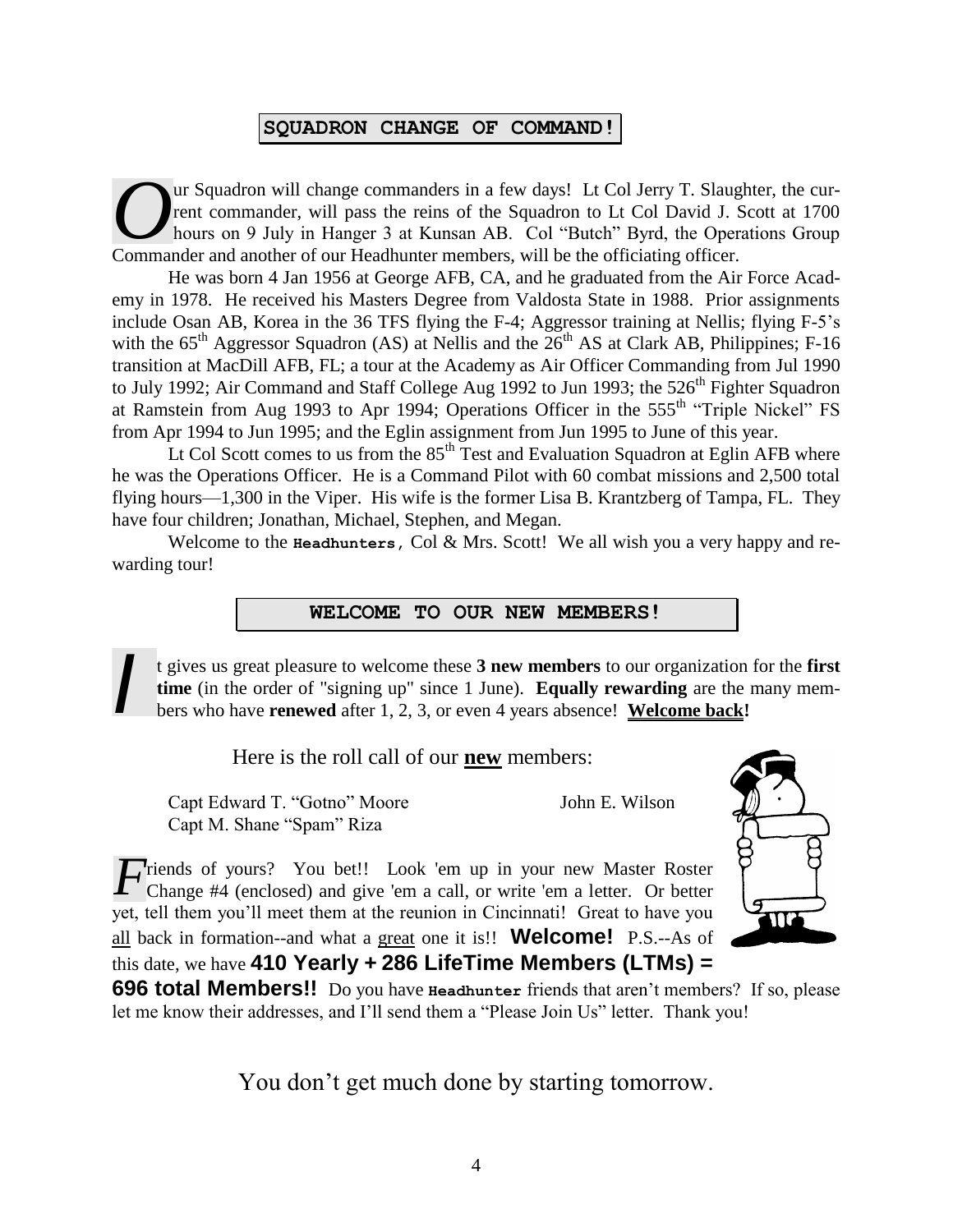## THE STORK CORNER!



#### We take great pride in announcing the birth of the world's youngest **HEADHUNTERS**!

**J**e received an E-mail message on 10 March, and I inadvertently left it out of the last newsletter: "Doug (Sloth) and Paulette Fogle added son #2 to their formation. Evan Cole Fogle arrived December 1, 1995 via scheduled C-Section (initial radar contact **Showed He was tail first and over gross weight) at 9:20 a.m. His ramp weight turned out to be**  $W$  **cole Fogle arrived December 1, 1995 via scheduled C-Section (initial radar contact showed he was tail first and over gross** 7lbs 4ozs and over all length 20½". Mom, dad, and big brother Hayden are thrilled to have him aboard!" Congratulations to Paulette & Doug on their new son—and their new 4-ship formation!

Congratulations to all!!!!

#### **HEADHUNTERS AT REST**

# **L**

ast, but certainly not least, we would like to take this opportunity to pass on to all members the names of those **HEADHUNTERS**, who we know of, that have made their last takeoff in this lifetime since our last newsletter.

**Roger Gottschall Korea 17 Jan 1992 Richard W. Taylor Korea 28 Aug 1995 John M. Ragland Korea/LTM 23 Feb 1996 William T. Samways Korea 18 Apr 1996**

n behalf of the entire Squadron, we wish to officially pass on to their families our deepest On behalf of the entire Squadron, we wish to officially pass on to their families our deepest sympathies and sincere gratitude for the outstanding contribution each of these individuals made to the Squadron and our Country.

#### **May God bless and keep them in His Flight forever.**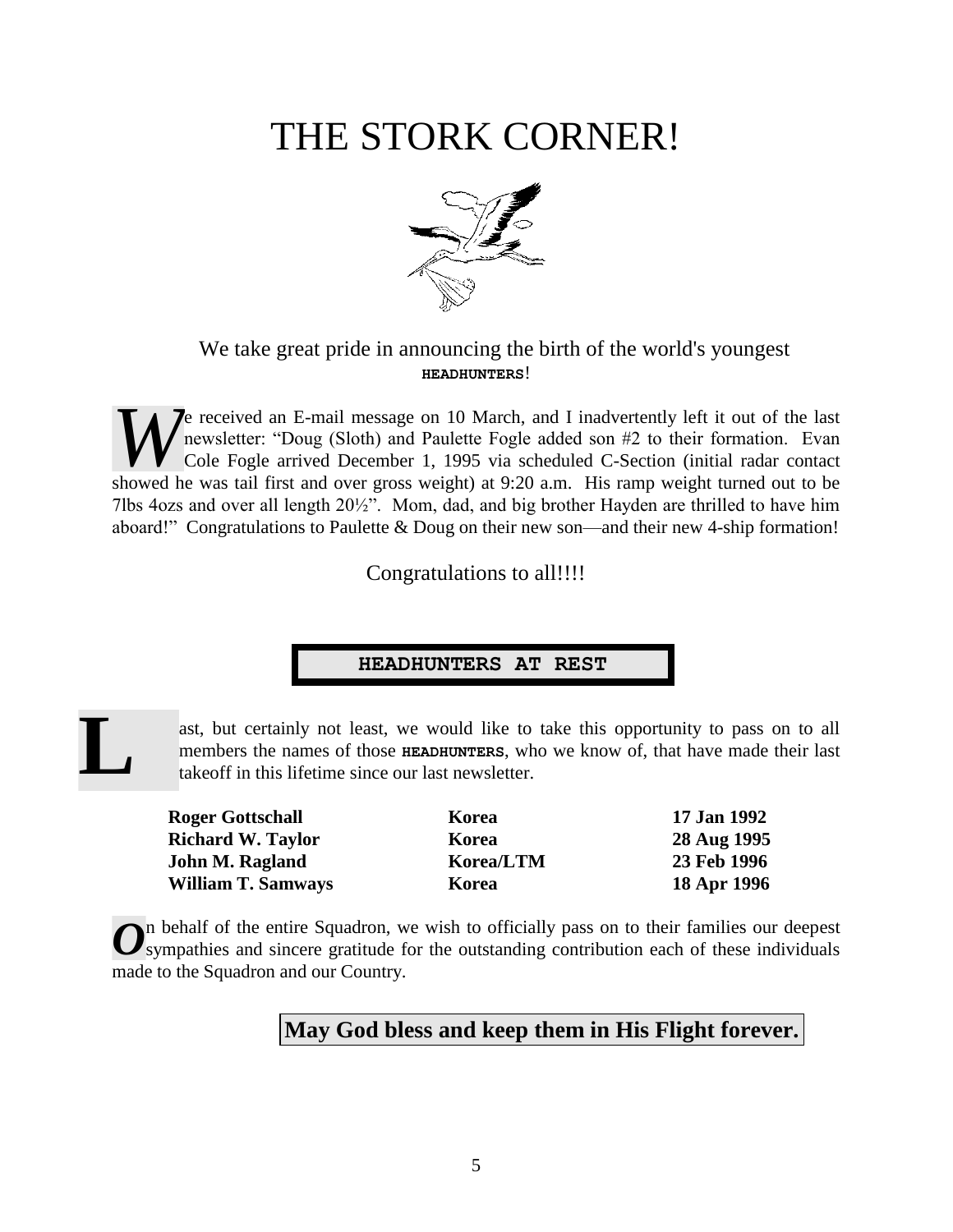

The next *HEADHUNTER HEADLINES* will be dated 1 November 1996.

CINCINNATI, HERE WE COME--19 - 22 SEPTEMBER!!



Col Jay E. "Jay Bird" Riedel, USAF Ret The "Head Headhunter"



 80th Fighter Squadron **"HEADHUNTERS"** 905 Arapaho Ct Columbus, GA 31904

**ADDRESS CORRECTION REQUESTED**

 **FIRST CLASS**